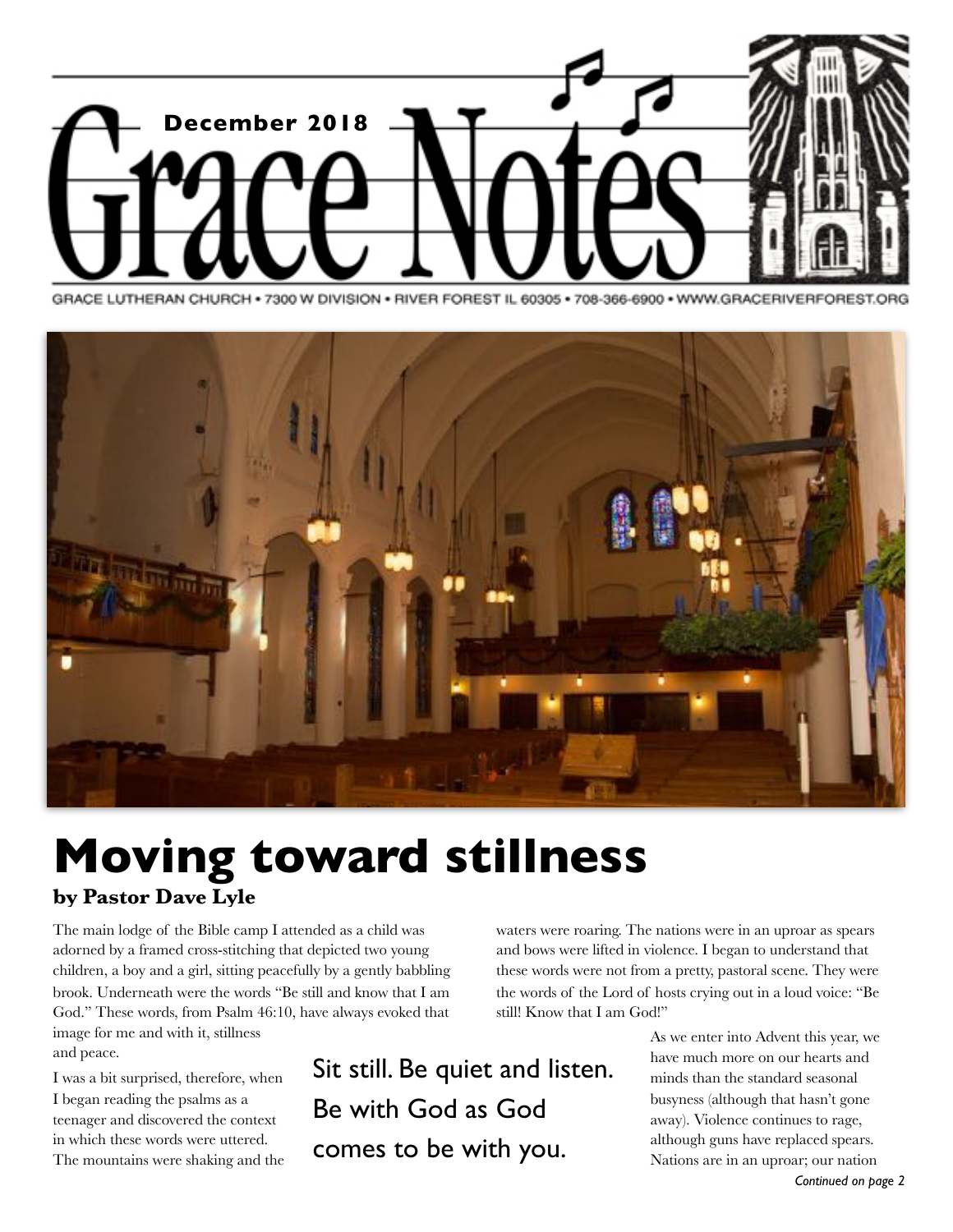# **Moving toward God, who moves toward us**

#### *Continued from page 1*

and our community rage with hate and bigotry. The earth revolts against our poor stewardship with fire and flame. It is all so overwhelming. And in the midst of it all we're supposed to get ready for Christmas?

Whether your stress and fear are driven by your December to-do list or your concern for our world (or, if you're like me, both), the first and best response is to stop. To sit still. To be quiet and listen. To be with God as God comes to be with you.

This year we will focus our Advent midweek worship services upon the stillness that is to be found in the God who both reigns over the chaos and – in the form of the Christ child – comes to join us in the chaos. Each Wednesday night service will give us the chance to make a move toward the God who moves toward us.

First, we move from busyness to stillness. We stop in the Lord's presence, for God is our refuge and strength. Next, we move from noise to quiet. We still our voices so that we can hear God's promises. Finally, we move from darkness to light, stepping forward into the new future that God is unfolding. (Read more about this service and our Wednesday evening services in Pastor Lauren's article on the next page.)

We will have one additional worship opportunity this Advent, as we gather for a Longest Night service on Friday, December 21, again watching for the light of God even on the darkest night of the year. Through these worship experiences, we are prepared by our God to welcome Jesus, born into this world's chaos and pain to bring life, joy, and peace.

And God does come. In the Son, born to Mary and laid in a manger. In our grief and fear to give us comfort and home. In our joy to celebrate with us. And, finally, to shout down the tumult and proclaim a lordship that will silence all others and reign with grace forever. It is here, in God's promises, that we find our hope. This Advent, let's find our hope together in worship at Grace. Come, and be still!



Grace Notes is published monthly by Grace Lutheran Church and School, 7300 Division St., River Forest, Ill. It is mailed to Grace members, parents of students at Grace School, and friends of the congregation. The newsletter is online at www.graceriverforest.org. This issue was mailed via U.S. Postal Service Bulk Mail on Friday, November 30, with the hope that it will arrive in your mailbox no later than December 7. Copies are also available at Grace.

**Deadlines and submissions.** The January issue of Grace Notes will be mailed on Friday, January 4. The deadline for copy is Wednesday, December 26; the issue covers events through early February. Send news to ggotsch@graceriverforest.org. Please limit your submissions to news relating to Grace Lutheran Church and School, its mission, ministries, and the benevolences the congregation supports. Articles should be no longer than 500 words. Submissions may be edited for length, clarity, and relevance.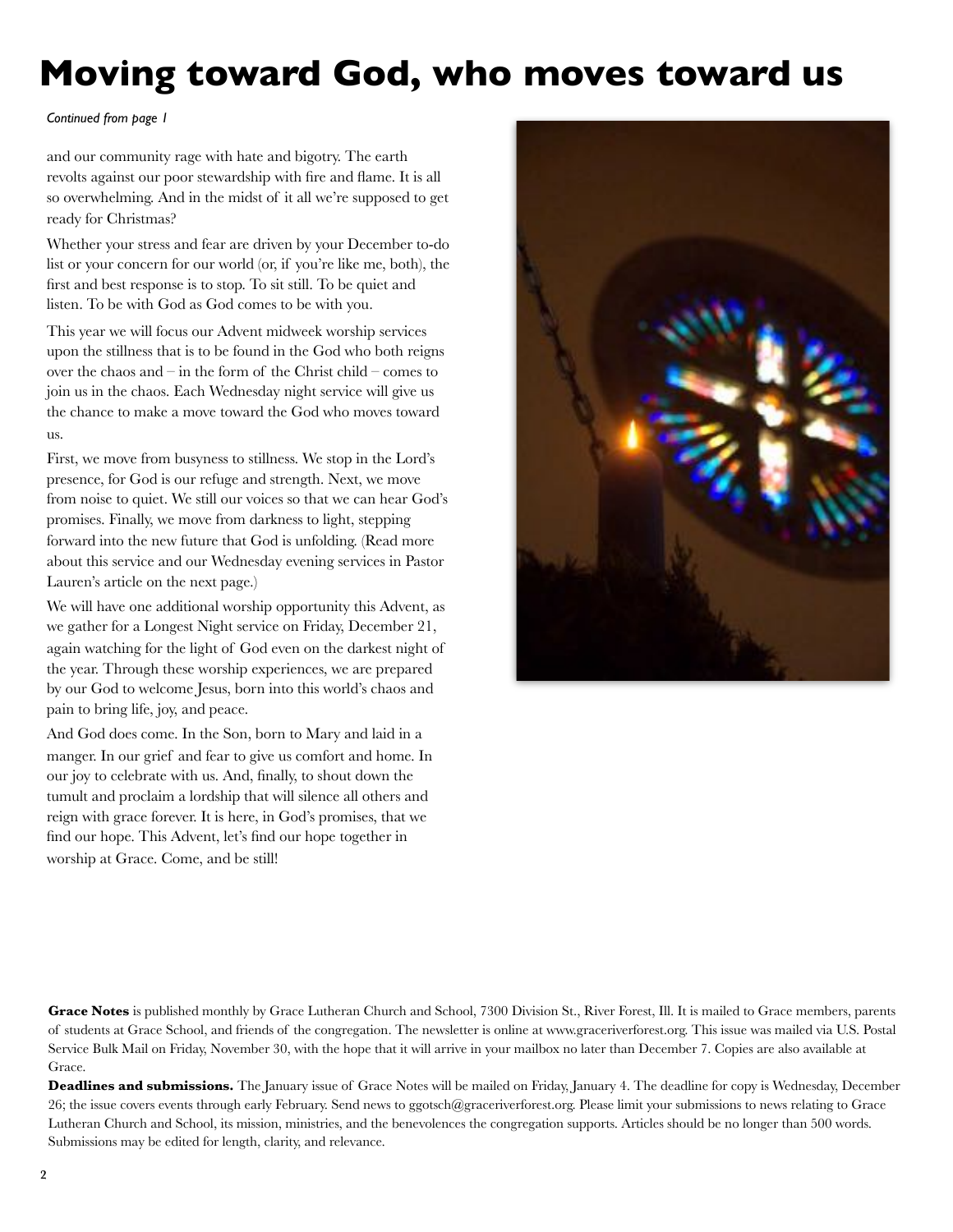# **Advent midweek worship: Be still!**



On Wednesday evenings during Advent, we will continue our tradition of sharing a meal at 6 p.m. in Fellowship Hall. As dinner winds down, we will gather for worship near the Fellowship Hall doors, carrying lighted candles and singing the opening versicles of Evening Prayer. We will then travel together to the sanctuary with our candles, where we will find seats in the pews and continue with Evening Prayer.

If you can't make it to the meal but desire to join us for worship at 7 p.m., you may either come to Fellowship Hall for the opening of worship, or come directly to the sanctuary. If you do not feel comfortable walking from Fellowship Hall to the sanctuary with the assembly, please feel free to simply take a seat in the sanctuary. (If the sanctuary is empty when you arrive at 7 p.m., rest assured that the assembly will be joining you shortly.) Our Advent midweek liturgy will include the Word for the day, read and proclaimed. You are then invited to explore the Word and the theme for each Wednesday through various means: an interactive station in the sanctuary with meditative prompts, quiet meditation time in your pew, and written reflection in blank space provided in your bulletin. All three of these options will be available each Wednesday evening during the reflection time.

We hope that this year's Advent midweek worship will enrich reflection and prayer in the midst of busy lives and schedules. Maybe you'll choose to do the same reflection offering each week, or maybe you'll try something different each week. Regardless, we look forward to worshiping together as we wait for the One who calls us to be still!

*Pastor Lauren Wegner*



### **Longest Night worship service Friday, December 21 at 7pm**

Sometimes the holidays don't feel merry or bright. Losing someone we love, living through difficult life transitions, or finding ourselves feeling emotionally sensitive for reasons we may not even understand can make us feel a bit out of place during holiday seasons. Our Longest Night worship service on December 21 at 7 p.m. in the sanctuary is for all who may be feeling weighed down this Advent season and for anyone who wishes to join us for prayer and worship on this night. Through the gifts of scripture, prayer, meditation, and song, we will together mark this night and

the feelings and burdens we carry with us. Most of all, we will gather to hear the promises of Jesus Christ for all of us--no

I will lift up my eyes to the hills. From whence does my help come? My help comes from the LORD, who made heaven and earth.

 Psalm 121:1-2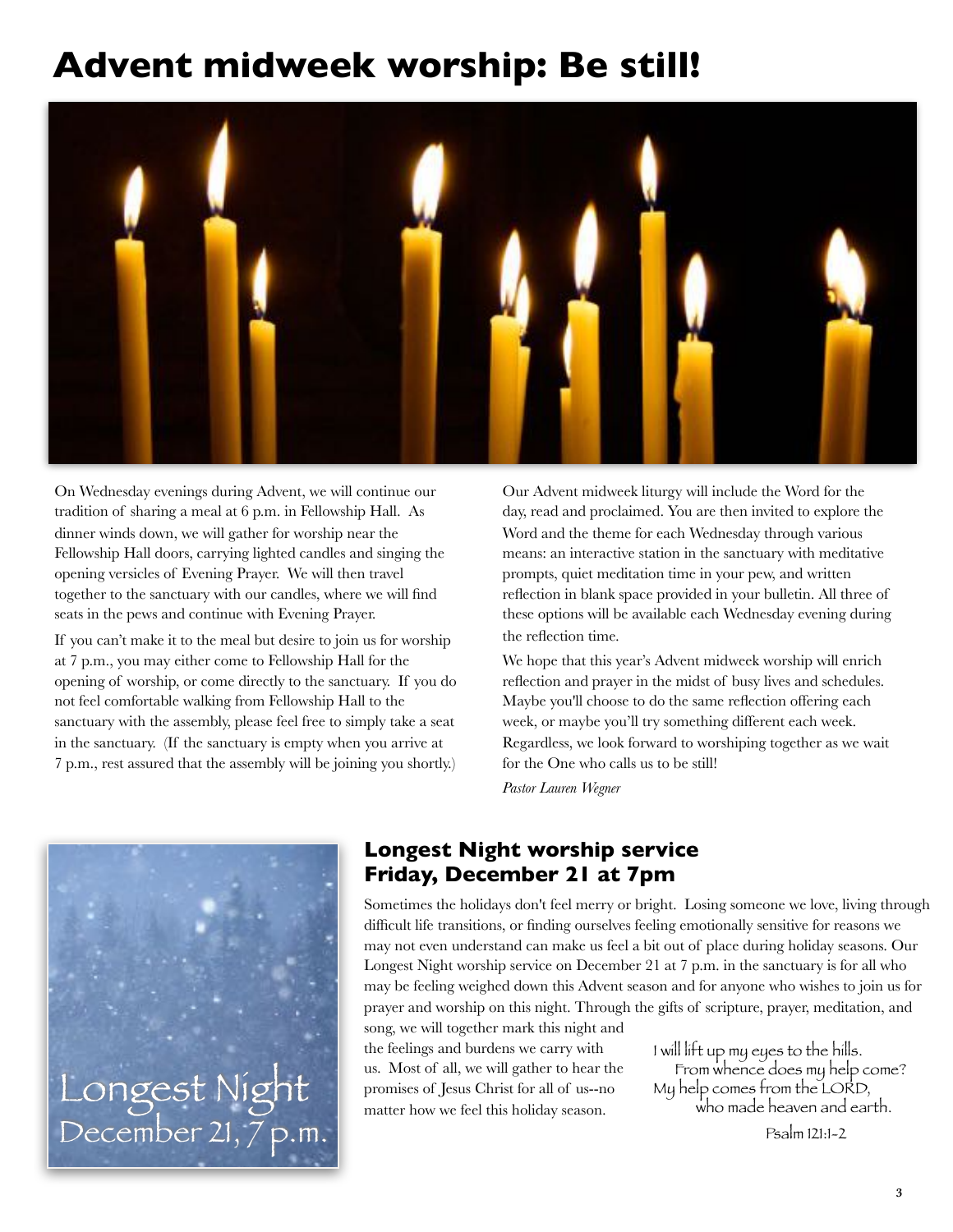

# **ADULT EDUCATION**

Adult Education classes meet at 9:45 a.m. on Sunday mornings. Classes are led by Grace members as well as guest speakers. If you have ideas or suggestions for Adult Ed programming, please contact Ted Anton of the Adult Education Committee (tanton@depaul.edu) or Pastor Dave Wegner (dwegner@graceriverforest.org).

#### **December 2**

#### **"Putting Christ Back into Christmas"**

#### **Ellie Schnack and Connie Zyer**

All too often, Christmas is a commercial whirlwind of online shopping, crowded stores, and shortened tempers. Ellie Schnack and Connie Zyer offer some simple, profound and fun ways to remind children and adults alike of the spiritual and Lutheran sides of America's biggest holiday.

#### **December 9**

**"The Crisis of Biblical Illiteracy" Timothy Larsen, PhD, McManis Professor of Christian Thought at Wheaton College**

This session will explore the high and pervasive level of biblical literacy that was once a part of our national culture. The Bible was the common cultural currency for all Americans, an essential touchstone for thought and expression. Politicians, poets, social reformers - everyone - evoked scripture in order to

communicate in resonant, powerful, persuasive, and effective ways. This session will then go on to examine our current level of biblical illiteracy as a society and reflect on how this impoverishes our culture as a whole.

#### **December 16**

**"Religion Books of 2018" Elizabeth Palmer, Book Review Editor, The Christian Century**

Elizabeth Palmer will talk about her work and the important books in religion published in the past year..

### **Sunday Bible Study**

Led by Bob Jandeska, the Bible study group meets on Sunday mornings at 9:45 in the Conference Room on the lower level.

### **Books for Advent reflection and anticipation**

In Advent we prepare for the coming of Jesus through prayer, reflection, anticipation, and hope. While the world rushes to Christmas as soon as the turkey is out of the oven, Christians around the world use these darkening December days to give thanks for the star's growing light on the horizon of our lives. Here are some resources from the Church Library to shepherd your Advent journey. *Pastor Dave Wegner*

*These books and others will be on display in the atrium bookcase and in the library in December. You can search the library collection online. Go to GraceRiverForest.org > Welcome > Learn and scroll down to the bottom of the page for the catalog link.*

**Names for the Messiah: An Advent Study,** by Walter Brueggemann. Westminster John Knox Press, 2016. [232 BRU]

**God Is in the Manger: Reflections on Advent and Christmas,** by Dietrich Bonhoeffer. Westminster John Knox Press, 2010. [242 BON]

**Celebrate Jesus! at Christmas: Family Devotions for Advent through Epiphany,** by Kimberly Ingalls Reese. Concordia, 2000. [242 REE]

**Rise up, Shepherd! Advent Reflections on the Spirituals,** by Luke A. Powery. Westminister John Knox Press, 2017. [242 POW]

**Preparing for Jesus: Meditations on the Coming of Christmas, Advent, Christmas and the Kingdom,** by Walter Wangerin, Jr. Zondervan, 1999. [242 WAN]

**In the Bleak Midwinter: Forty Meditations and Prayers for Advent and Christmas,** by Herbert Brokering, Augsburg Books, 2008. [242.33 BRO]

**Unto Us Is Born: Christmas Conversations with the Mother of Jesus,** by Herbert Brokering. Augsburg, 1999. [242.33 BRO]

**Christmas with Dietrich Bonhoeffer,** ed. Manfred Weber. Augsburg Books, 2005. [263 BON].

**Wintersong: Christmas Readings,** by Madeline L'Engle. Harold Shaw Pub, 1996. [810.8 LEN]

The library is open and staffed on Sunday mornings. Stop by for a cookie or for suggestions on what to read. The library is also open for self-service during the week.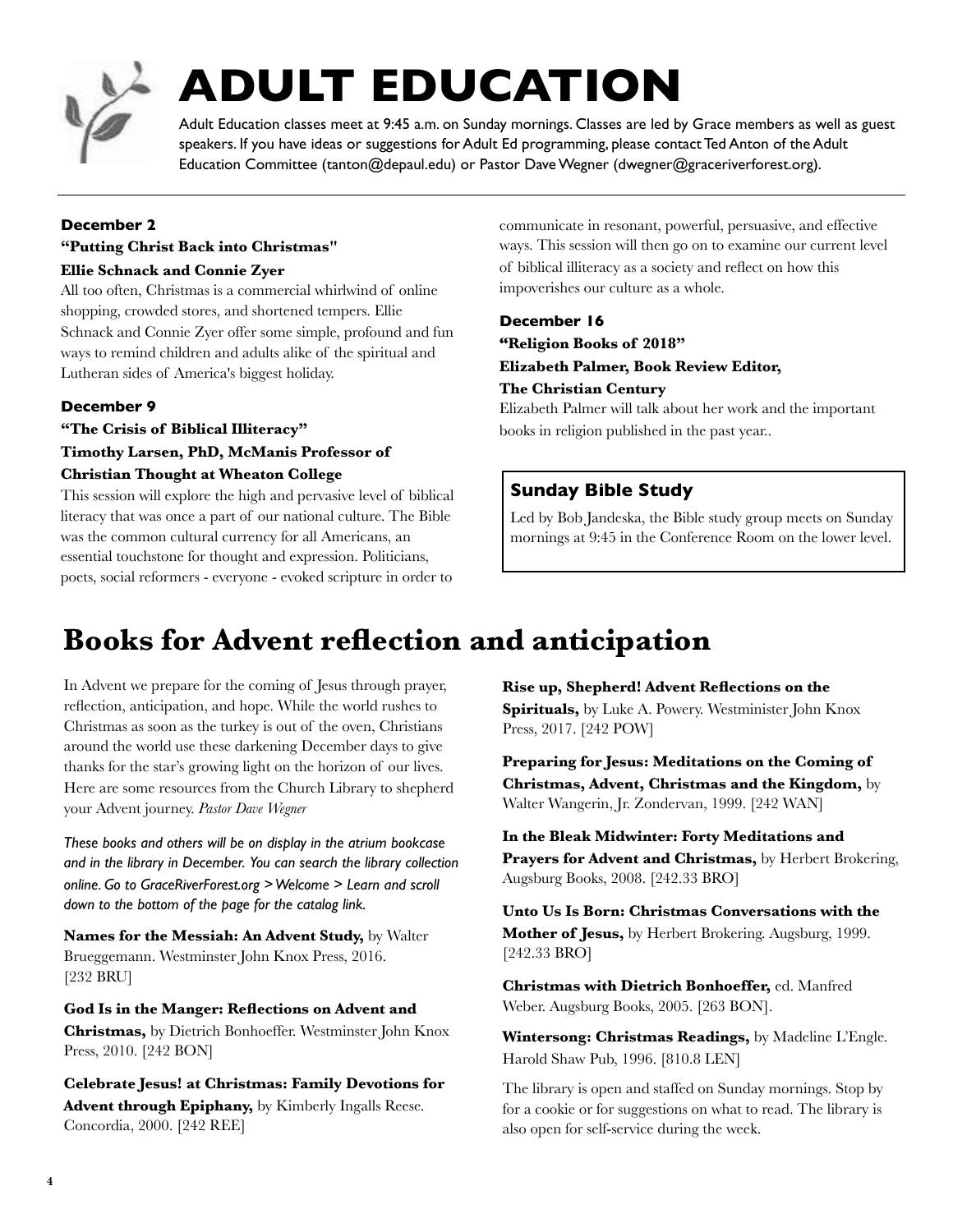

#### Sunday, December 2, 8:30 and 11 a.m.

#### **FIRST SUNDAY OF ADVENT**

Jeremiah 33:14-16, Psalm 25:1-10, 1 Thessalonians 3:9-13, Luke 21:25-36

Sunday, December 9, 8:30 and 11 a.m. **SECOND SUNDAY OF ADVENT** Malachi 3:1-4, Luke 1:68-79, Philippians 1:3-11, Luke 3:1-6

Sunday, December 16, 8:30 and 11 a.m.

### **THIRD SUNDAY OF ADVENT**

Zephaniah 3:14-20, Isaiah 12:2-6, Philippians 4:4-7, Luke 3:7-18

Sunday, December 23, 8:30 and 11 a.m. **FOURTH SUNDAY OF ADVENT**

Micah 5:2-5a, Luke 1:46b-55, Hebrews 10:5-10, Luke 1:39-45

### Monday, December 24 **NATIVITY OF OUR LORD: CHRISTMAS EVE**

### **4:15 and 6:00 p.m.**

Lessons and carols led by the children of Grace

**8 p.m.**

#### Holy Communion **10:45 p.m. (Music at 10:30)**

Candlelight Holy Communion Isaiah 9:2-7, Psalm 96, Titus 2:11-14, Luke 2:1-20

### Tuesday, December 25 **NATIVITY OF OUR LORD: CHRISTMAS DAY**

**10 a.m., Holy Communion**  Isaiah 52:7-10, Psalm 98, Hebrews 1:1-12, John 1:1-14

Sunday, December 30, 8:30 and 11 a.m.

### **FIRST SUNDAY OF CHRISTMAS**

1 Samuel 2:18-20, 26, Psalm 148, Colossians 3:12-17, Luke 2:41-52

### Monday, December 31, 7 p.m., Holy Communion **NEW YEAR'S EVE** Ecclesiastes 3:1-13, Psalm 8, Revelation 21:1-6a,

Matthew 25:31-46

Tuesday, January 1, 10 a.m., Holy Communion

### **NAME OF JESUS — NEW YEAR'S DAY**

Numbers 6:22-27, Psalm 8, Galatians 4:4-7, Luke 2:15-21

Sunday, January 6

### **EPIPHANY OF OUR LORD**

**ONE SERVICE of Holy Communion at 10 a.m.** Bach Cantata *Sie werden aus Saba alle kommen*, BWV 65

They will all come forth out of Sheba Isaiah 60:1-6, Psalm 72:1-7, 10-14; Ephesians 3:1-12, Matthew 2:1-11

**Creative Epiphany Star activities** for children and adults of all ages in the atrium from 9 to 9::45 a.m.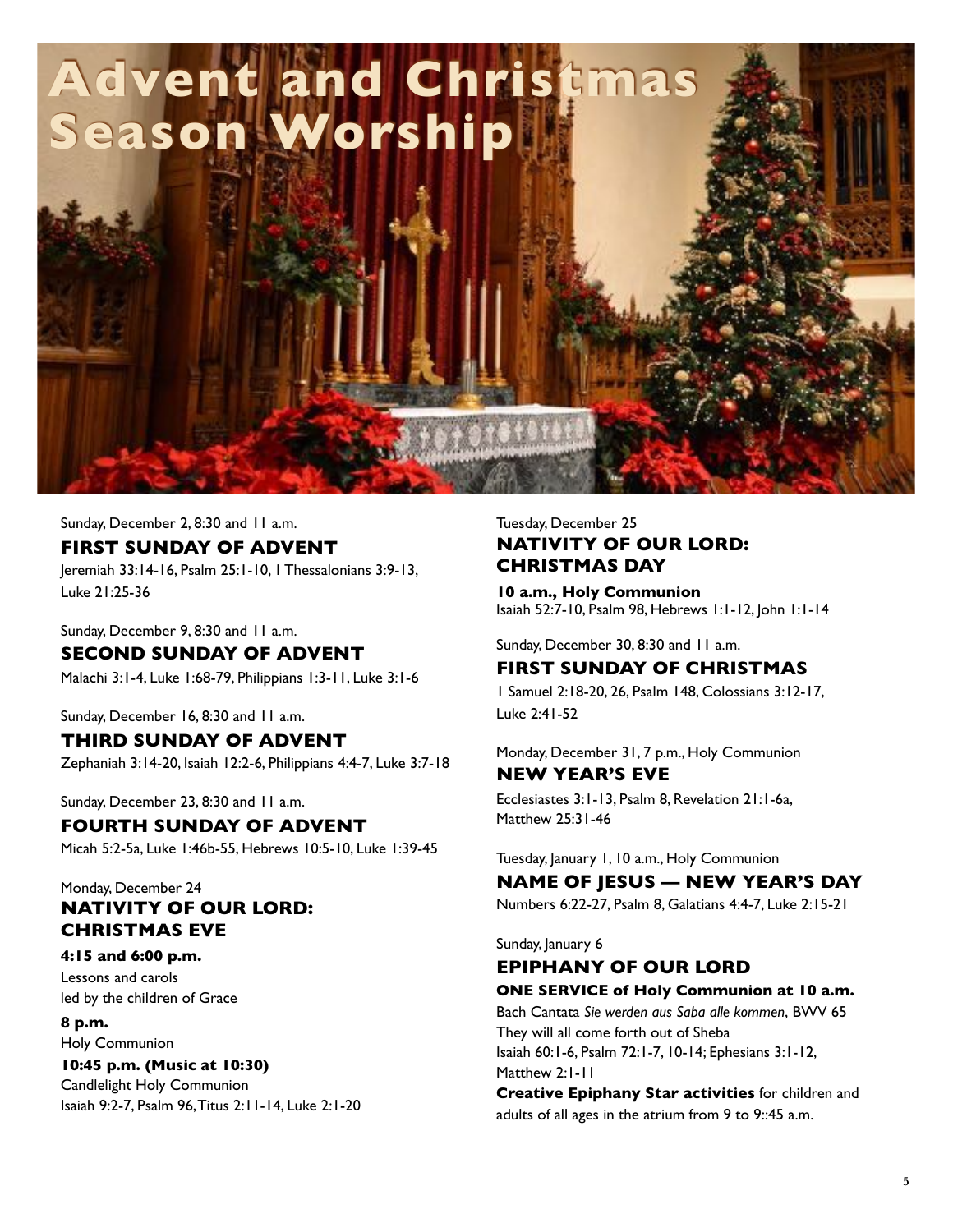# **Music at the Advent/Christmas concert on December 16 includes prayers for peace**

*Come now, O Prince of Peace, make us one body. Come, O Lord Jesus, reconcile your people.*

The annual Advent/Christmas concert at Grace at 4 p.m. on Sunday, December 16, focuses on the theme of peace. "As we celebrate the gift of the Christ Child during this season, we do so in a world desperately crying out for the redemption that God will ultimately bring on the Last Day," writes Pastor Michael Costello in a program note. "We pray for the return of the one who is named Prince of Peace."

The concert includes Pastor Costello's setting of the prayer attributed to Francis of Assisi "Lord, Make Us Instruments of Your Peace" as well as Gerald Finzi's "In Terra Pax," a 1954 work for soprano and baritone soloists, chorus and orchestra. Finzi's composition combines St. Luke's account of the angels' appearance to the shepherds with a poem by Robert Bridges, "Noel: Christmas Eve, 1913." The singer imagines the angels' song, "Glory to God in the highest, and on earth peace, good will toward men," sung over the present-day English countryside.



Other music on the program includes Paul Bouman's setting of the Robert Herrick poem "What Sweeter Music," a new setting of "The First Noel" by Carl Schalk, John

Rutter's "Carol of the Children" sung by the 5–8 choir of Grace School, Catalonian carols sung by Joyful Voices, and music from the Grace Handbell Choir. A reception follows the concert in Fellowship Hall.

# **Handbells ring in concert on Sunday, Dec. 23**



The Sunday morning handbell concert is back this year! Come to Fellowship Hall on December 23, 9:45 a.m. for music of the season presented by the 6th–8th graders of the Grace Lutheran School Strike Team and the adults in the Grace Handbell Choir, directed by Lisa Wolfanger.

# **Thank you from Paul Bouman**

Whew! My birthday turned out to be a big one, one fully as memorable as I can handle.

Before the big day arrived I was frequently asked, "How are you going to celebrate your big day?" It turned out that others in various places had been working on that same question.

On that day, August 26, the single service was scheduled for 10 a.m. to clear the day for a picnic for the children. Great! That gave me the idea of a "picnic" of song celebration that might compare with any I have ever



*Photo by Lucy Bouman*

attended. Michael Costello then prepared a musical treat that ranks with the best Grace Church has experienced (I venture to say). The congregational liturgy and hymn singing was glorious — a reminder of how good at that our congregation is. The choir was magnificent! My heart leaped with joy throughout the service thanks to their fine efforts. Alleluia! Pastor Lyle's sermon was excellent, an example of the thoughtful preaching Grace has always experienced.

I am deeply grateful for the care and kindness I receive from all of my dear friends at Grace, and I am speechless with gratitude for the support people have given to Grace in my name. Support for the cantata series is particularly close to my heart — the realization of a dream. Thank you and God bless you all.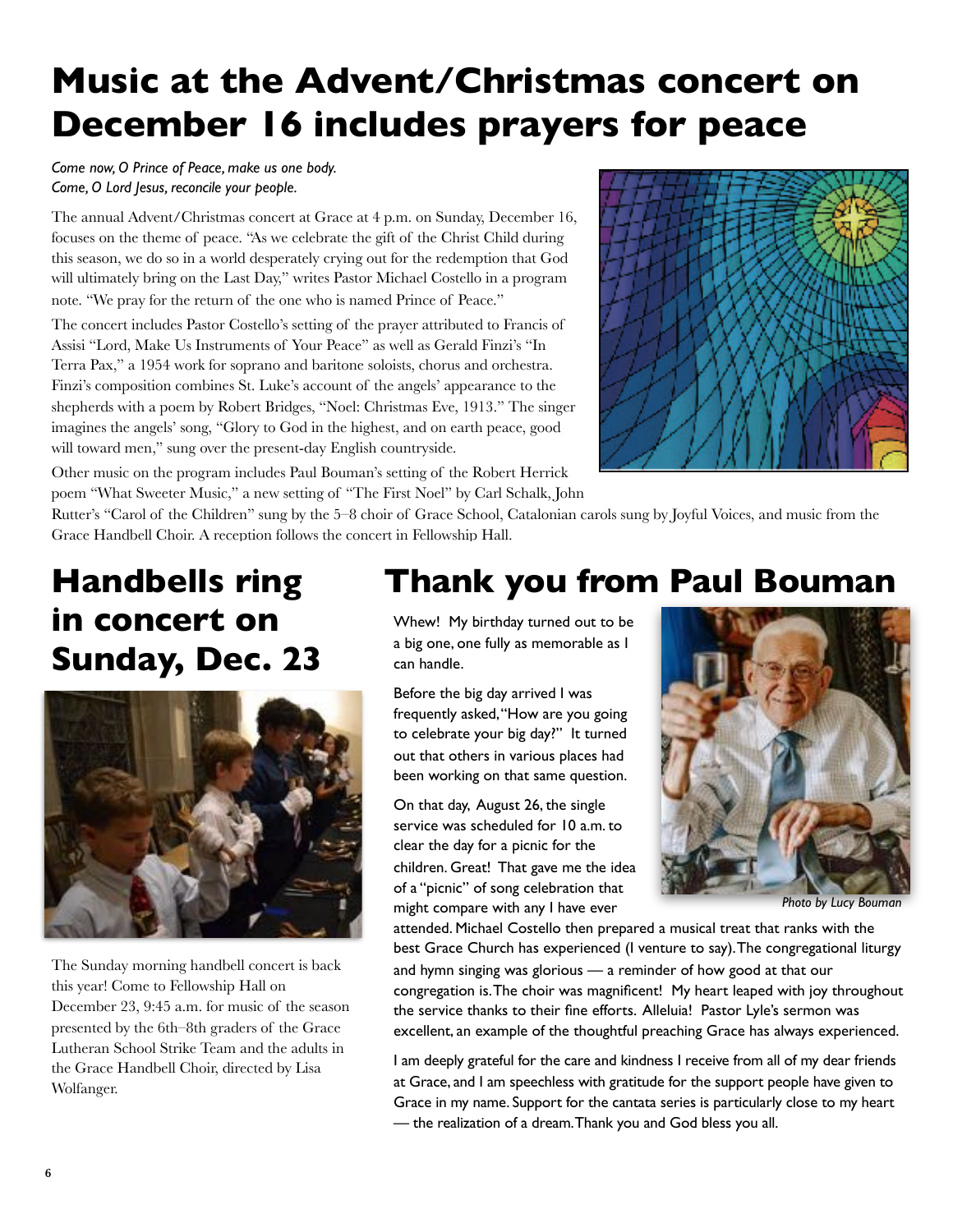# **Come to the Christmas lunch, Dec. 12**

Monthly Cornerstone lunches are a long-standing part of the hospitality tradition at Grace Lutheran Church and School — especially the festive Christmas luncheon!

Cornerstone lunches began in the 1980s (not the early 1990s, as reported last month in Grace Notes). Kathryn Jandeska, who originated the lunches along with Wendy Will, recalls:

The original program consisted of planning and serving lunches during the Wednesdays of Advent and Lent for our "cornerstones." [The name Cornerstone referred to the age of the retirees who gathered on Wednesday mornings — folks who had been alive when the Grace Church cornerstone was laid in 1929.] At that time, it was only a luncheon, not also Bible study.

The special Christmas luncheon has taken different forms over the years, including many years as a Grace Women's Society



event. Christmas music from the school children has often been part of the celebration.

If you're free during the day on December 12, come for worship at 11:30 then stay for the music and lunch. There will be great food and even some Christmas cookies to take home!



# **Cookies needed for the Cookie Walk on Dec. 14**

Women @ Grace need dozens and dozens of homemade Christmas cookies, candies and treats for the Cookie Walk between services on Sunday, December 16, and for the reception following the Advent/Christmas concert later that day. Please drop off your cookies in the warming kitchen by the gym on Saturday, December 15, 9 a.m.–12 p.m., or on Sunday, December 16, before 9:30 a.m.

**Come to the Cookie Walk on Sunday morning, December 16!** For just \$10 you can wander among tables of scrumptious cookies of all shapes and sizes, and fill a box with the ones you find most tempting. Proceeds from the cookie sale will benefit Lutheran Disaster Response.

### **Save the date for "Bold Women"**

### **Saturday, February 2, 8:30 a.m. – 3 p.m., at Grace**

All women, young and old, single and married, are invited to the Women's Retreat sponsored by Women @ Grace. Pastor Phyllis Kersten and Louise Williams will lead Bible study and discussion on the topic "Bold Women" for women from Grace Church and Harmony Community Church.

The \$20 registration fee includes a continental breakfast and a soup and salad lunch. Registration starts soon, online or at the Grace reception desk.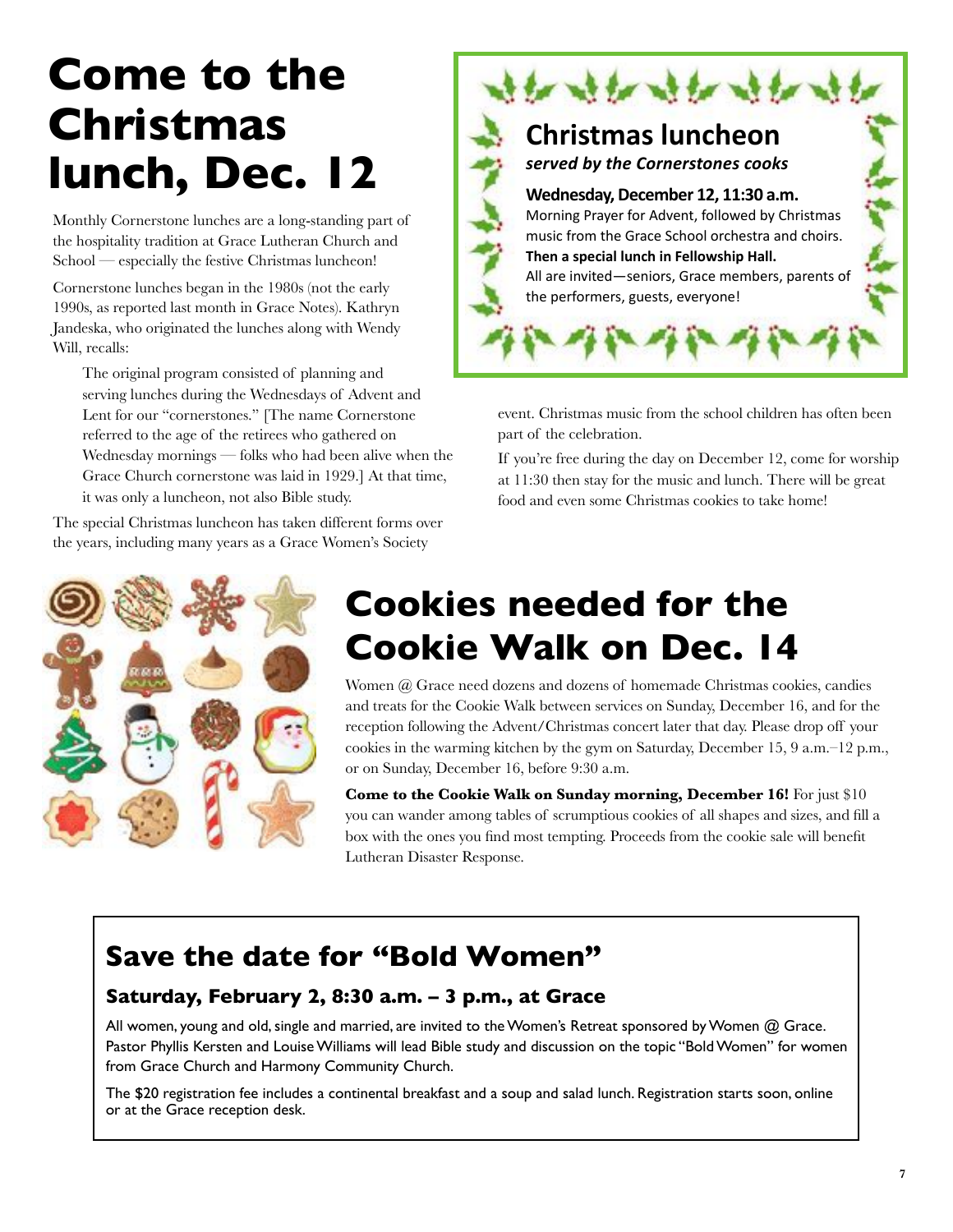# Advent Thankoffering

The Stewardship Committee invites you to respond to the many ways God has blessed your life in 2018 with an Advent Thankoffering gift to Grace Lutheran Church. Let your gift reflect your gratitude for the fullness of God's grace which is freely given to us. Watch for a letter from Pastor Lyle and the Stewardship Committee and use the enclosed envelope to make your Advent Thankoffering gift. Or simply write Advent Thankoffering on the memo line of your check. You can also give online at GraceRiverForest.org

*The end of the tax year on December 31 may mean that there are financial reasons for considering an extra gift to Grace of appreciated stock or other assets or an IRA distribution. If you'd like to know more about these possibilities, please contact Jim McClanahan, Director of Administration and Finance (708-366-6900, ext. 202; jmcclanahan@graceriverforest.org).*

### **FINANCIAL UPDATE**

Grace Lutheran Church General Fund

**Church budgeted contributions** July 1 – November 30, 2018 \$ 899,800 (\$40,900 per week)

**Church actual contributions** July 1 – November 30, 2018 \$ 561,000 (Last year at this time: \$ 566,000)

Church giving is \$338,000 below budget and \$5,000 behind last year.

# **Fašiangy celebration at Grace benefits the CCE in Martin, Slovakia**

In Slovakia, the traditional time of pre-Lenten merriment, partying and rich food is known as *fašiangy* (fosh-ee-ON-gee), similar to the German *Fasching* or Mardi Gras in New Orleans. Grace's annual benefit for the Center for Christian Education (CCE) in Martin, Slovakia, will celebrate this season of carnival on Saturday, January 26, with food, music and fun, bringing warmth and light to the cold days of winter.

The CCE operates a Lutheran preschool, elementary and high school in Martin, sharing the good news of Jesus with young people whose parents grew up under communism with no religious education. This year marks the 20th year of ministry for the CCE, and the high school graduated its first class in May. The people of Grace Church and School have shared many connections with the CCE over the years, hosting exchange students and traveling to Slovakia in the summer to teach in the Vacation Bible School.

The dinner begins with a cash bar at 5:30, with dinner at 6:30. There's also a silent auction. Special guests from the CCE will talk about their work and entertain with Slovak music. Tickets (\$50/person; \$400 for a table of 8) are available online at GraceRiverForest.org.

### **2019 Slovakia Mission Trip June 27 — July 9, 2019**

More volunteers are needed to teach Vacation Bible School at the Center for Christian Education. You don't have to be an experienced teacher. Just come and share the good news of Jesus Christ as you meet and work with new people. Look for the brochure at the reception desk at Grace or contact Julie Modrich for more information (jmodrich@graceriverforest.org; 708-366-6900 ext. 229).



*Do you recognize these four young women from the CCE's first high school graduating class? Left to right, they are Barbora Sopoligová, Júlia Ozaniaková, Maria Simova, and Terezia Kucbelova. They came to Grace as exchange students in the summer of 2015 and attended the ELCA Youth Gathering with our youth. They are now pursuing college studies in the United States, England, and the Czech Republic.*

#### **Benefit Dinner for the Center for Christian Education in Martin, Slovakia**

January 26, Fellowship Hall 5:30 p.m., Cocktails, 6:30 p.m., Dinner \$50/person \$400/table of 8

Tickets at GraceRiverForest.org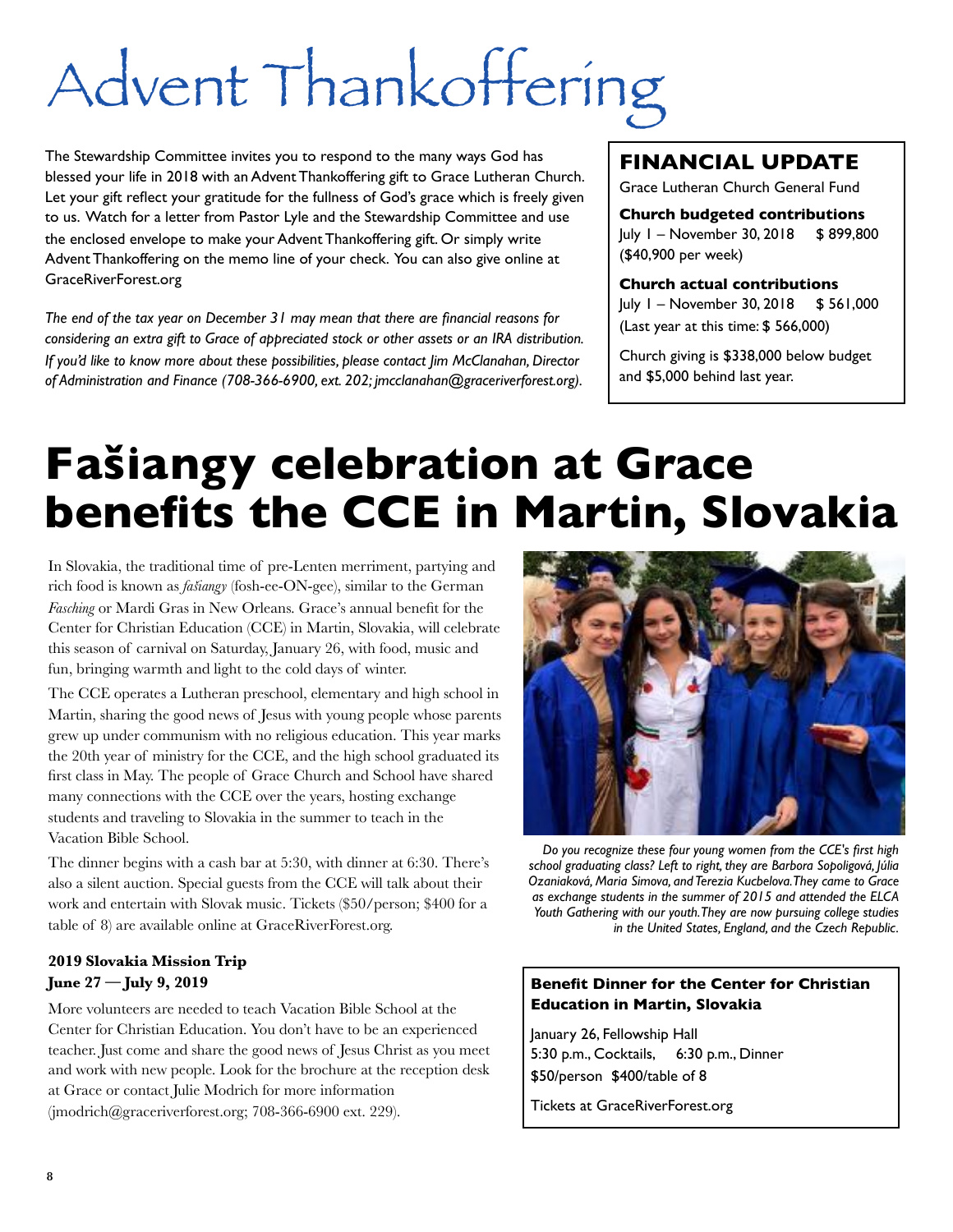# **Manage stress, eat well to stay healthy during the Christmas season**

*Tips from Grace Church's Health Cabinet*

### **Managing holiday stress**

Emotional stress, both positive and negative, can have an effect on our health. The upcoming holiday season is a time for joy and celebration of Christ's birth. However, it can also be a time of stress.

- Sometimes a break in tradition is needed to make things go smoother and more enjoyably. Take time to set priorities, rethink gift giving, and schedule time for yourself.
- If buying gifts is making you anxious, ask people what they want, shop early, and stick to a budget.
- If you find yourself becoming overwhelmed, you can take care of yourself by engaging in relaxing activities, exercising, and limiting alcohol intake.

Set priorities by deciding what traditions are important to you, and who you want to spend time with.

• Set priorities by deciding what traditions are important to you, and who you want to spend time with. Remember, the holidays are a time to connect with others and rekindle relationships.

*Bryan Bernard, Ph.D*

### **Healthy eating for the holidays**

The American Heart Association states that 18 percent of people say it is hard for them to eat in a healthy manner because they don't want to stop eating their favorite foods around the holidays. Many of my patients seem resigned to the fact that they are going to gain weight over the Thanksgiving, Christmas and New Year holidays. I want to share some tips that may help you make it through the holiday season with your weight relatively intact!

- Eat a healthy snack prior to going to a party. The likelihood of overeating is lower if you go to a party with some nutritious food in your system and you are not starving.
- Contribute a healthy dish to the party. There will probably be plenty of higher-calorie food present, so if you bring something, at least there will be a healthy dish you can eat.
- Carry sugar-free mints to eat when you feel you have had enough to eat, as this will help stop you from eating more.
- Try to put more low-calorie items and smaller amounts of the higher-calorie foods on your plate.

•Try your hardest to continue to work out at least two times a week.

•Watch the amount of food you are putting on your plate and try to eat slowly. Taking a sip of water after each bite can be helpful to cut down on how much you are eating.

- Avoid excessive alcohol intake. Try to alternate a glass of alcohol with a glass of water. One beer is roughly 140 calories and one 5-ounce glass of wine is 100 calories.
- Pay attention when you eat. The likelihood of eating more occurs when you are distracted and not paying attention to how much you are eating. This can occur when talking at a party, watching TV or sitting in front of your computer.
- Use technology! There are several apps that can be used to help track what you eat. Some acceptable apps include MyFitnessPal, MyPlate Calorie Tracker, My Diet Coach, Mango Health, and Lose It.

I hope that some of these tips can be useful to you during this upcoming holiday season!

*Leslie Sleuwen, M. D.* 

### **Social Ministry collections for Christmas giving**

### **Giving Tree/Mitten Tree**

Social Ministry's Mitten Tree welcomes decorations of gloves, mittens, hats and scarves for children in need. Bring your donations to the atrium beginning December 9.

#### **Toiletries collection**

The toiletries collection for stockings for The Night Ministry runs through December 9. Needed are items such as toothbrushes, toothpaste, deodorant, shampoo and conditioner, wide-toothed combs, hand and foot warmers, warm socks (adult size),small sewing kits, pens and small note pads, and decks of cards. These will be distributed to homeless teens who are clients of The Night Ministry in Chicago. Grace School children are also participating in this project. Their recent pizza lunch raised funds to buy items for stockings. Grace students will fill them, assembly-line style, later this month.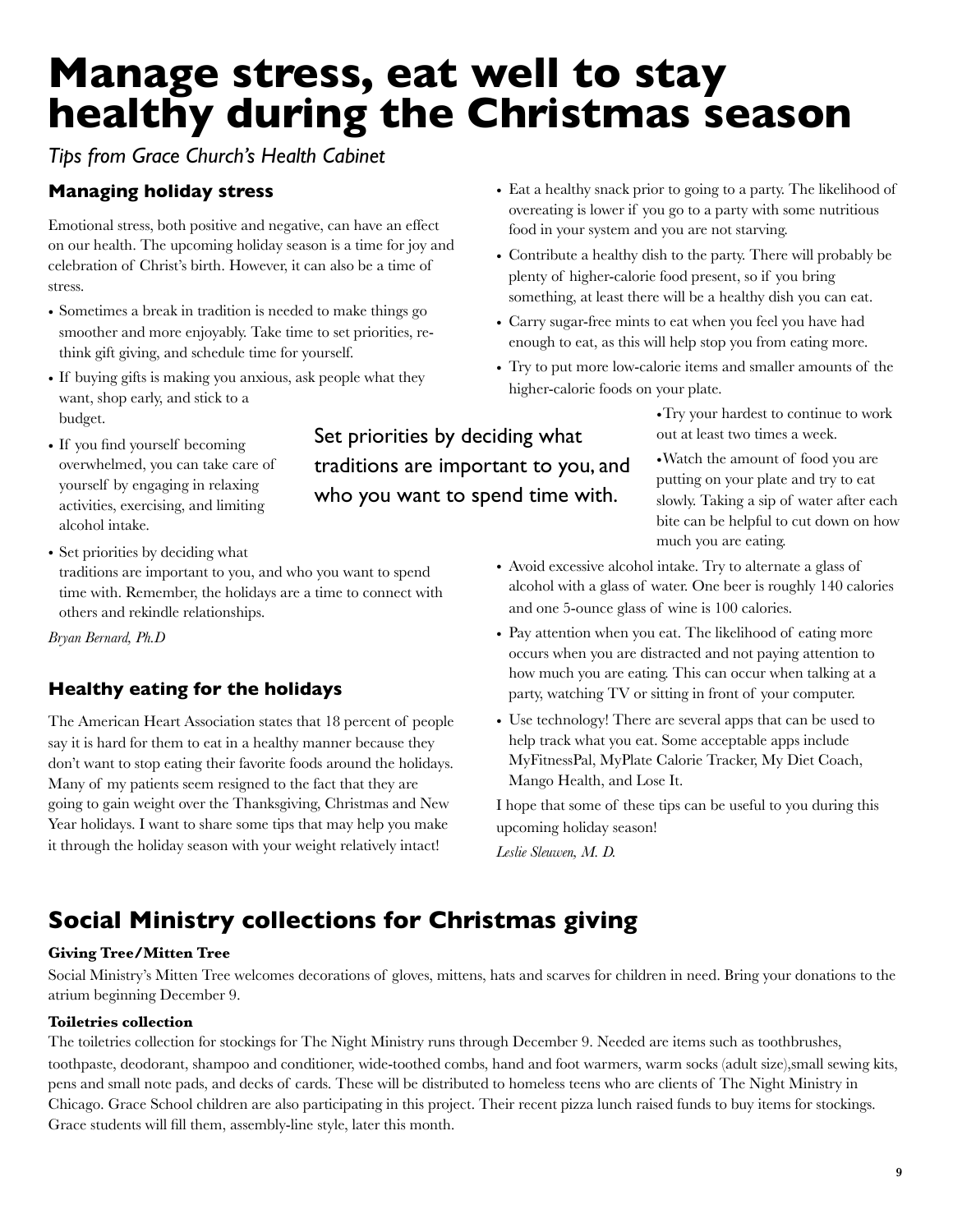### **GRACE NEWS**

**KNITTING/CROCHETING GROUP** will not meet in December. The knitting group will be back at their stitchery on January 15 at 1 p.m. in the church library. Beginners are welcome.

**LECTIO DIVINA** meets next on Monday, January 28, from 10 to 11:30 a.m. in the church library. Contact MaryBeth Buschmann for more information (marybeth1942@sbcglobal.net).

**RETIRED LEADERS AND OTHERS** meet on Tuesday, December 11, at 10 a.m., in the Church Library. Carl Schalk and Jill Baumgartner are the presenters. Guests are welcome.

**GRACE NOTES MAILING CREW** will be at work on the January newsletter on Thursday, January 3, at 9:30 a.m. They welcome more helpers.

**CORNERSTONES** fellowship and Bible study meets on Wednesdays, December 5, 12, and 19, in the church library, with treats and conversation at 10 and Bible study with the pastors at 10:30. Advent Morning Prayer follows at 11:30 a.m. There is lunch on December 5 and 12. Festivities on December 12 include music by Grace School choirs and orchestra. Cornerstones will not meet on December 26 and January 2.

**RELIGION IN LITERATURE.** The book group meets next on Friday, December 21, at 8 p.m. for a reading of W. H. Auden's "For the Time Being: A Christmas Oratorio." Jill Baumgaertner will lead the discussion. Copies of the poem are available at the reception desk. Hosts are Barbara Hofmaier and David Heim, 210 S. Elmwood Ave., Oak Park. All are welcome.

**YOGA,** taught by Ackli Howell, meets on Thursday evenings, 6:30–7:30 p.m., December 6 and 13, in Fellowship Hall. Newcomers are welcome! Bring a mat and a towel (preferably a beach towel), and wear comfortable clothing. Call Ackli if you have questions (708-366-4487).

**MOMS OF LITTLES.** The Moms of Littles group meets for a Christmas Brunch on Saturday, December 8, from 10 a.m.–1 p.m., at the home of Ali Carris, 1117 Thomas Ave, Forest Park. Please bring a dish/treat/beverage to share. All are welcome! Contact Pastor Lauren for more information (lwegner@graceriverforest.org).

**SANDWICH-MAKING AT FRATERNITÉ.** Grace members will be making lunches at Fraternité Notre Dame, 502 N. Central, on Monday, December 17, at 7 p.m. Contact Kate Hogenson with questions or to arrange a ride (hogenson@msn.com; 708-445-9687).

### CHRISTMAS CAMP

### **Saturday, December 15, 9am-12pm**

For children age 4 through 4th grade

\$10 per child or \$25 per family Register at GraceRiverForest.org by December 12. Fun for kids! *A* chance for parents to get things done!

### **PRAYERS**

**WE PRAY FOR** all who mourn the death of Evelyn Chizzo, daughter of Sara and Andy, sister of Natalie, Audrey and Vera.

**PRAYER LIST.** The weekly Prayer List can be found in the worship bulletin on Sunday. Contact Karen Christopher (kchristopher@graceriverforest.org; 708-366-6900 ext 207) to be included on the published prayer list.

**PRAYER CHAIN.** Contact Kathy Lucht (kathy.lucht@gmail.com) or Kathy Garness (708-366-7584; KMGfinearts@comcast.net) with

### **BAPTISMS**

**WE CELEBRATE** with those who will be baptized:

**December 23** — Adeline Poppy Ewert, daughter of Danielle and Mark Ewert, granddaughter of Tom and Grazyna Ewert, who will be baptized on December 23.

**December 30** — Hunter Bunetta, son of Kelsey and Michael Bunetta, grandson of Henry and Bonnie Becker.

**December 30** — Frida Salinas-Lazarski, daughter of Elyssa and Derek Salinas-Lazarski, granddaughter of Jill Johnson.

### **ALTAR FLOWERS**

Donate flowers to remember a loved one or commemorate a special birthday or anniversary. Use the sign-up sheet at the reception desk in the atrium. .

**December 16** — from Michael and Diana Sicuro in honor of the birth of granddaughter Sophia Edie Sicuro.

**Thanksgiving Day** — The mums in the chancel on Thanksgiving Day were given in loving memory of Walter, Maxine, and Nancy Christopher by their family.

### **PASTORS' EMERGENCY PHONE**

Call 708-689-3032 for emergency pastoral care on weekends, or when the Grace building is closed.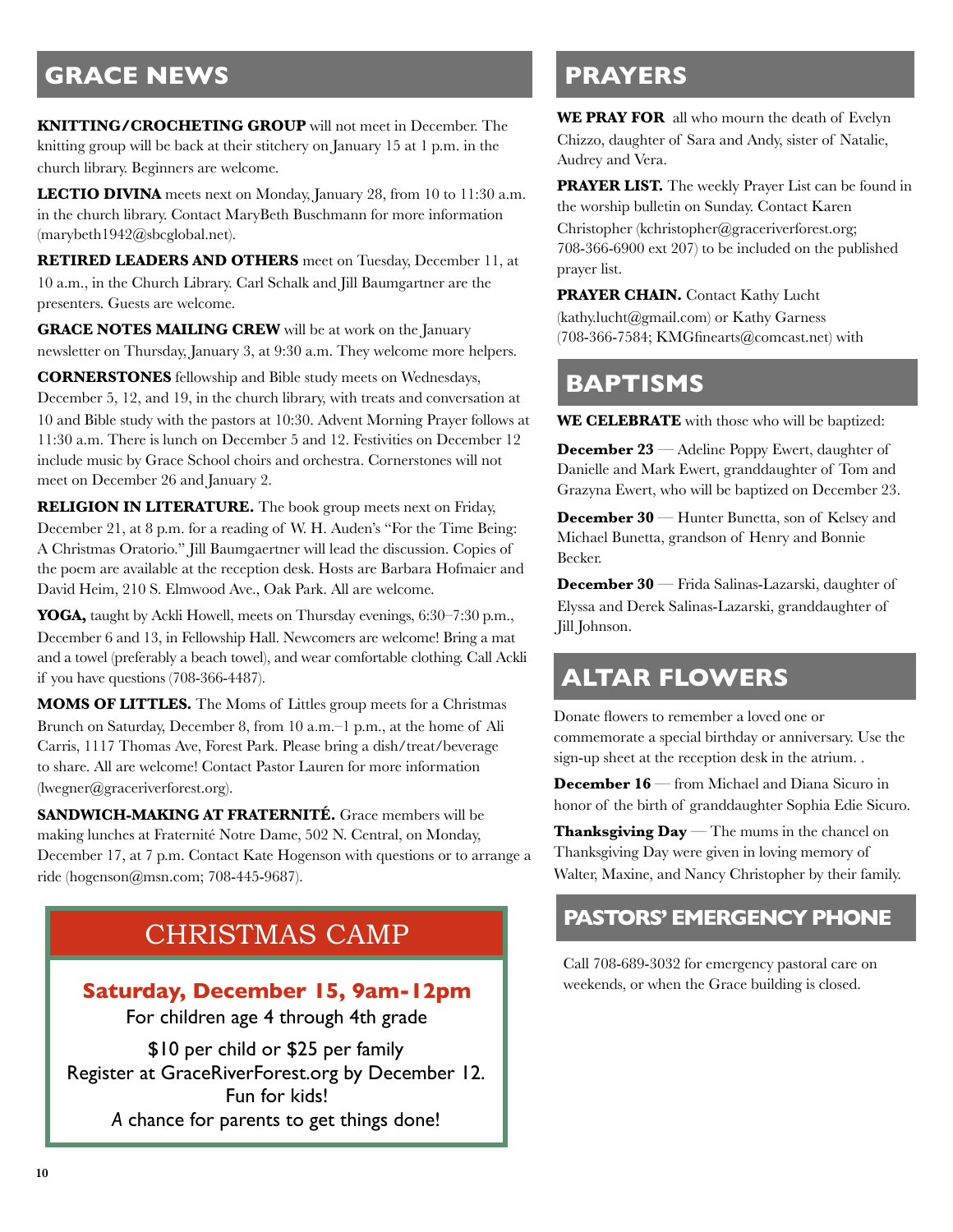## **Eighth grade students explore learning environment design with the professionals**



Students and teachers from Grace participated in an unusual field trip on Thursday, November 1. They traveled to the Palmer House hotel in downtown Chicago to a conference sponsored by the Association for Learning Environments, where they participated in a session titled "Tapping into the Creative Potential of Teachers and Students as Designers."



The architects and designers participating in the session worked in small groups with Grace eighth-graders to brainstorm redesign ideas for learning spaces in our building. The goal was to learn how to engage students and teachers in the design process. They are important stakeholders in questions about learning environments, yet they are often left out of the design process.

Discussions focused on four spaces: the gym mezzanine, the Learning Media Center, the third-floor school commons, and the handbell rehearsal room. Principal Bill Koehne, eighth-grade teacher and handbell director Lisa Wolfanger, and learning-media specialist Christa Holm also participated in the process. Students took the lead in presenting their ideas to the whole group.

"We were blown away by your students' poise, creativity and public speaking skills!" said Julie Baeb, one of the session leaders, in a follow-up email to Mr. Koehne. She works on the design team at the Minnetonka Public Schools in Minnesota and is a former member of Grace Church.

# **News from Grace Lutheran School (GLS)**

**Gift cards purchased through Scrip benefit Grace Lutheran School.** Great Lakes Scrip Center offers gift cards from over 600 retailers, who donate 1.25 to 50% of the value back to the school. Order forms are available at the school office desk or online at GraceRiverForest.org > School > Parent Resources > Scrip gift cards. Submit your Scrip order form by December 10 to Eileen Maggio in the school office, with payment by cash or check. Cards will be delivered in time for Christmas.

Academic competitions. Fourteen students from GLS competed in teams at a science competition at Walther Christian Academy on November 13. Students built a rocket that took off using force created by a chemical reaction. The team of Sophia Augustine, Eunice Ho, and Anna Scholtens took 2nd place. In December Grace students will compete in the annual Scholastic Bowl at Walther in math, science, and social studies.

**Boys volleyball takes 2nd in state.** Grace boys finished second after a tough battle in the championship match at the Lutheran Sports Association State Volleyball Tournament. Eighth-graders Gabe Becerra and Emmanuel Matel-Sanchez were named to the all-state team.

**First Look Fridays at Grace Lutheran School** 

**Drop by for a tour!** 

**January 18, February 15 8:30–10:30am**